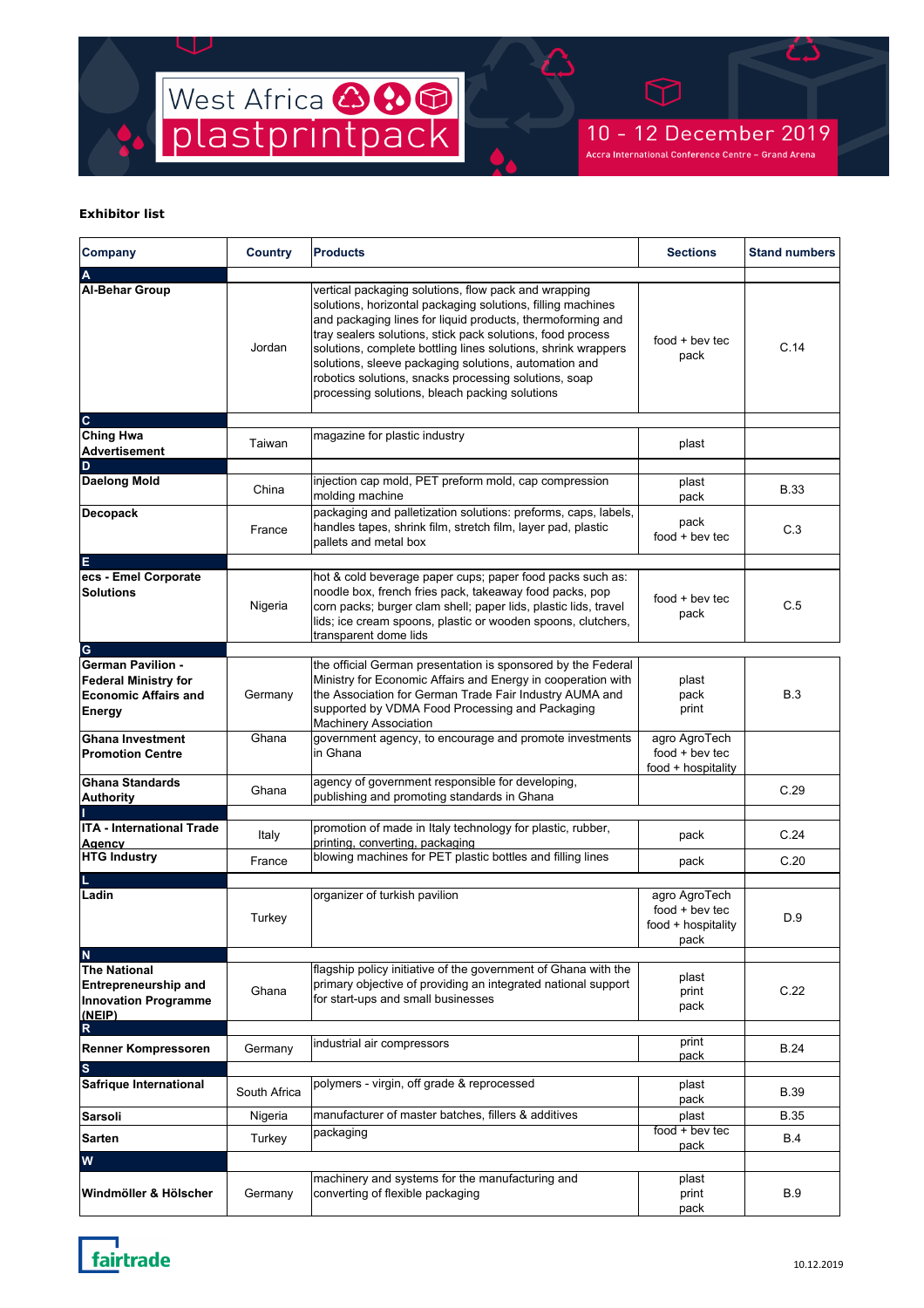

| Company                                                  | Country                    | <b>Products</b>                                                                                                                                                                                                                                                                                                                                                                                                                                                                      | <b>Sections</b>                     | <b>Stand numbers</b> |
|----------------------------------------------------------|----------------------------|--------------------------------------------------------------------------------------------------------------------------------------------------------------------------------------------------------------------------------------------------------------------------------------------------------------------------------------------------------------------------------------------------------------------------------------------------------------------------------------|-------------------------------------|----------------------|
|                                                          |                            |                                                                                                                                                                                                                                                                                                                                                                                                                                                                                      |                                     |                      |
| <b>Able Packaging</b>                                    | China                      | aluminum foil containers, foil rolls, pop up sheets                                                                                                                                                                                                                                                                                                                                                                                                                                  | $food + bev$ tec                    | C.16                 |
| <b>Agility Logistics Park</b>                            | Ghana                      | warehousing and light-industrial facilities                                                                                                                                                                                                                                                                                                                                                                                                                                          | $food + bev$ tec                    | C.7                  |
| Agricinghana                                             | Ghana                      | online portal for everything happening on the Agricultural scene<br>in Ghana                                                                                                                                                                                                                                                                                                                                                                                                         | agro AgroTech                       | C.23                 |
| <b>Agro Eco-Louis Bolk</b><br>Institute                  | Ghana / The<br>Netherlands | agricultual advisory organisation                                                                                                                                                                                                                                                                                                                                                                                                                                                    | agro AgroTech                       | B.1                  |
| Al-Behar                                                 | Jordan                     | vertical packaging solutions, flow pack and wrapping solutions,<br>horizontal packaging solutions, filling machines and packaging<br>lines for liquid products, thermoforming and tray sealers<br>solutions, stick pack solutions, food process solutions,<br>complete bottling lines solutions, shrink wrappers solutions,<br>sleeve packaging solutions, automation and robotics solutions,<br>snacks processing solutions, soap processing solutions, bleach<br>packing solutions | $food + bev$ tec<br>pack            | C.14                 |
| <b>Altinbek</b>                                          | Turkey                     | high capacity chain conveyors, belt conveyors, bucket<br>elevators, screw conveyors, various steel silos, component<br>sand accessories                                                                                                                                                                                                                                                                                                                                              | agro AgroTech                       | B.2                  |
| B<br><b>Bigtree Dreyfus Special</b><br><b>Meals Food</b> | China                      | non dairy creamer; chocolate drinks                                                                                                                                                                                                                                                                                                                                                                                                                                                  | food + hospitality                  | C.8                  |
| <b>Bio Ghana Network</b>                                 | Ghana                      | association for the purposes of advocacy, promotion,<br>development of organic production, processing, marketing;<br>organic fresh fruits, fresh vegetables, fruit juices, dried fruits,<br>dried peels, dried vegetables, cosmetics, among other products                                                                                                                                                                                                                           | agro AgroTech                       | B.1                  |
| <b>Bomarts</b>                                           | Ghana                      | dried fruits, fresh fruits                                                                                                                                                                                                                                                                                                                                                                                                                                                           | food + hospitality                  | A.7                  |
| <b>Bothapraku</b>                                        | Ghana                      | dried organic orange peels, dried organic lemon peels, dried<br>lime                                                                                                                                                                                                                                                                                                                                                                                                                 | agro AgroTech food<br>+ hospitality | B.1                  |
| <b>BWT France</b>                                        | France                     | water treatment material                                                                                                                                                                                                                                                                                                                                                                                                                                                             | $food + bev$ tec                    | C.12                 |
| $\mathbf{C}$                                             |                            |                                                                                                                                                                                                                                                                                                                                                                                                                                                                                      |                                     |                      |
| <b>Cantek</b>                                            | Turkey                     | cooling technologies, meat technologies, plant technologies,<br>turnkey projects                                                                                                                                                                                                                                                                                                                                                                                                     | $food + bev$ tec                    | C.18                 |
| <b>Challenger Trade</b>                                  | Tunisia                    | dates                                                                                                                                                                                                                                                                                                                                                                                                                                                                                | food + hospitality                  | D.7                  |
| D.<br><b>Decopack</b>                                    | France                     | packaging and palletization solutions: preforms, caps, labels,<br>handles tapes, shrink film, stretch film, layer pad, plastic pallets<br>and metal box                                                                                                                                                                                                                                                                                                                              | $food + bev$ tec<br>pack            | C.3                  |
| <b>Delphy</b>                                            | The<br>Netherlands         | develop key knowledge about crops, mechanization,<br>automation, ICT applications and monitoring crops from a<br>distance                                                                                                                                                                                                                                                                                                                                                            | agro AgroTech                       | <b>B.1</b>           |
| <b>DHL Global Forwarder</b>                              | Ghana                      | logistics and freight forwarding provider                                                                                                                                                                                                                                                                                                                                                                                                                                            | $food + bev$ tec                    | C.27                 |
| E                                                        |                            |                                                                                                                                                                                                                                                                                                                                                                                                                                                                                      |                                     |                      |
| ecs - Emel Corporate<br><b>Solutions</b>                 | Nigeria                    | hot & cold beverage paper cups; paper food packs such as:<br>noodle box, french fries pack, takeaway food packs, pop corn<br>packs; burger clam shell; paper lids, plastic lids, travel lids; ice<br>cream spoons, plastic or wooden spoons, clutchers,<br>transparent dome lids                                                                                                                                                                                                     | $food + bev$ tec<br>pack            | C.5                  |

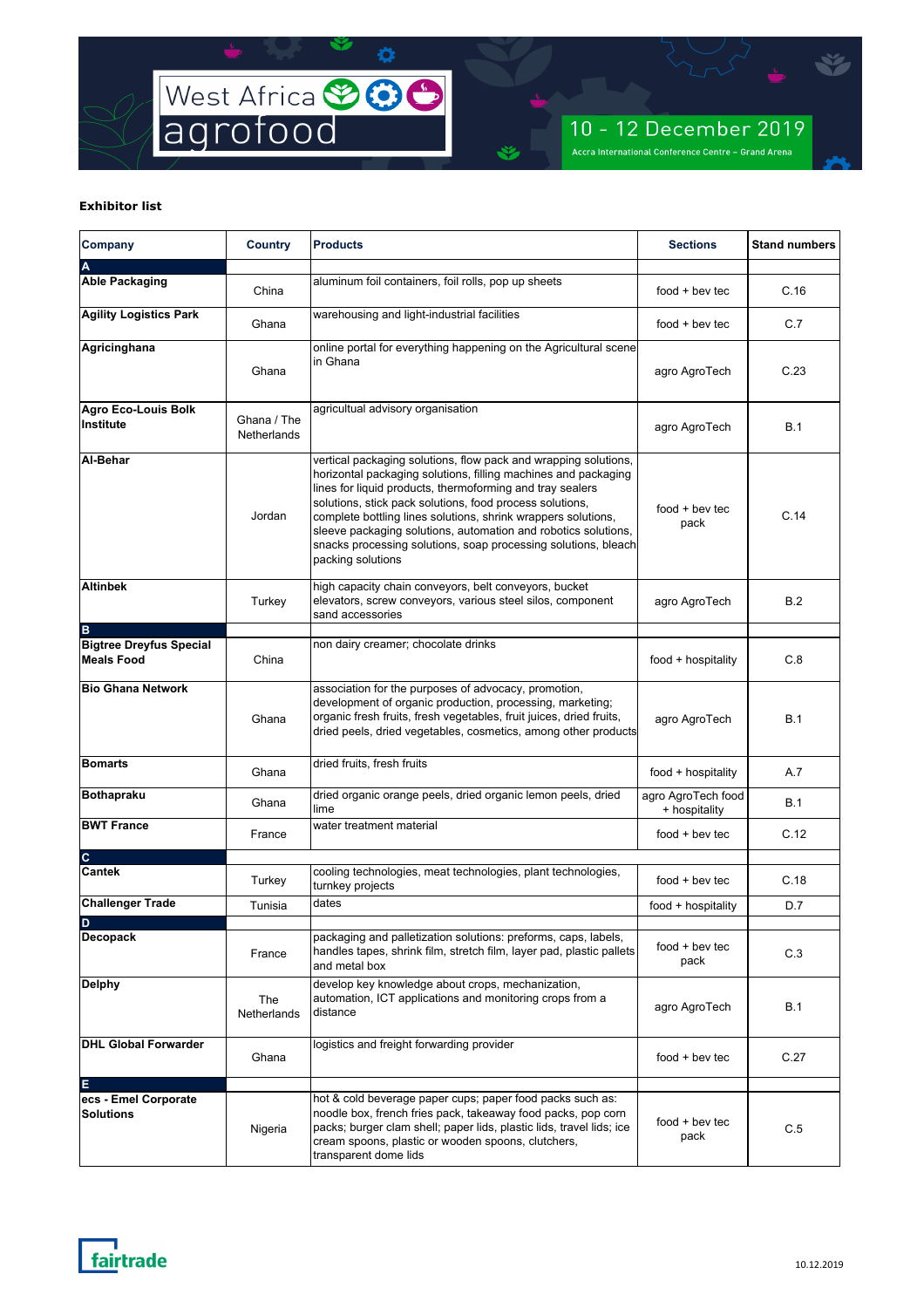

| Eden Tree                                                                                     |         | fresh vegetables, chilli & ginger powder, juice                                                                                                                                                                                                                            |                                                         |             |
|-----------------------------------------------------------------------------------------------|---------|----------------------------------------------------------------------------------------------------------------------------------------------------------------------------------------------------------------------------------------------------------------------------|---------------------------------------------------------|-------------|
|                                                                                               | Ghana   |                                                                                                                                                                                                                                                                            | food + hospitality                                      | A.7         |
| <b>Enlighten Trading</b>                                                                      | China   | canned foods, noodles, rice vermicelli, dry vegetables                                                                                                                                                                                                                     | food + hospitality                                      | D.3         |
| <b>Excellent Imp &amp; Exp</b>                                                                | China   | canned food                                                                                                                                                                                                                                                                | food + hospitality                                      | D.6         |
|                                                                                               |         |                                                                                                                                                                                                                                                                            |                                                         |             |
| <b>Fillers Distillery</b>                                                                     | Belgium | spirits like whisky or gin                                                                                                                                                                                                                                                 | food + hospitality                                      | <b>B.11</b> |
| <b>Flanders Investment &amp;</b><br><b>Trade</b>                                              | Belgium | machinery, food, technical equipment                                                                                                                                                                                                                                       | agro AgroTech                                           | <b>B.11</b> |
| G                                                                                             |         |                                                                                                                                                                                                                                                                            |                                                         |             |
| <b>Gangchang Canned</b><br><b>Foods</b>                                                       | China   | canned fish, canned mackerel, canned sardines, canned tuna,<br>canned mushrooms etc.                                                                                                                                                                                       | food + hopspitality                                     | D.8         |
| <b>Ghana Investment</b><br><b>Promotion Centre</b>                                            | Ghana   | government agency, to encourage and promote investments in<br>Ghana                                                                                                                                                                                                        | agro AgroTech<br>food + bev tec food<br>+ hospitality   | C.11        |
| <b>Genc Degirmen</b><br><b>Makinalari</b>                                                     | Turkey  | milling systems                                                                                                                                                                                                                                                            | agro AgroTech                                           | A.2         |
| <b>German Pavilion - Federal</b><br><b>Ministry for Economic</b><br><b>Affairs and Energy</b> | Germany | the official German presentation is sponsored by the Federal<br>Ministry for Economic Affairs and Energy in cooperation with<br>the Association for German Trade Fair Industry AUMA and<br>supported by VDMA Food Processing and Packaging<br><b>Machinery Association</b> | agro AgroTech<br>$food + bev$ tec<br>food + hospitality | B.3         |
| <b>Ghana Standards</b><br><b>Authority</b>                                                    | Ghana   | agency of government responsible for developing, publishing<br>and promoting standards in Ghana                                                                                                                                                                            |                                                         | C.29        |
| giz                                                                                           | Germany | aluminum foil containers, foil rolls, pop up sheets                                                                                                                                                                                                                        | agro AgroTech                                           | A.7         |
| <b>Global Water Engineering</b>                                                               | Belgium | wastewater treatment, recycling                                                                                                                                                                                                                                            | $food + bev$ tec                                        | B.11        |
| <b>GNBCC - Ghana</b><br><b>Netherlands Business &amp;</b><br><b>Culture Council</b>           | Ghana   | collaboration of the Netherlands African Business Council &<br>former Ghana Netherlands Chamber of Commerce and<br>Culture, representing the business interests of both Ghanaian<br>and Dutch companies                                                                    | agro AgroTech                                           | B.1         |
| <b>Goyum Screw Process</b>                                                                    | India   | vegetable oil extraction machinery, palm kernel oil extraction<br>plant, cooking oil refinery plant, solvent extraction plant, fish,<br>chicken & animal feed making plant, used engine oil re-refining<br>plant, used tyre recycling plant & efb and industrial shredders | agro AgroTech                                           | C.26        |
| <b>Grandwin Trading</b>                                                                       | China   | canned fish, frozen seafood                                                                                                                                                                                                                                                | food + hospitality                                      | D.12        |
| <b>Green-Gro Ghana</b>                                                                        | Ghana   | organic pest control for farm crops, livestock, veterinary and<br>skincare                                                                                                                                                                                                 | agro AgroTech                                           | B.1         |
| H<br><b>Hang Fat</b>                                                                          | China   | soy sauce, oyster sauce, chili sauce, canned fish, canned<br>mushrrom                                                                                                                                                                                                      | food + hospitality                                      | D.5         |
| <b>Hellmann Poultry</b>                                                                       | Germany | aviary systems, laying batteries, rearing systems, egg<br>collection, feeding systems, air conditioning systems                                                                                                                                                            | agro AgroTech                                           | B.29        |
| <b>Hendy Farms</b>                                                                            | Ghana   | Mango-based products                                                                                                                                                                                                                                                       | food + hospitality                                      | A.7         |
| <b>HTG Industry</b>                                                                           | France  | blowing machines for PET plastic bottles and filling lines                                                                                                                                                                                                                 | $food + bev$ tec                                        | C.20        |
| <b>HortiFresh (Holland</b><br><b>Ghana Growing Together)</b>                                  | Ghana   | programme supported by the Embassy of the Kingdom of the<br>Netherlands, mission to establish sustainable, internationally<br>competitive fruit and vegetable sector                                                                                                       | agro AgroTech                                           | <b>B.1</b>  |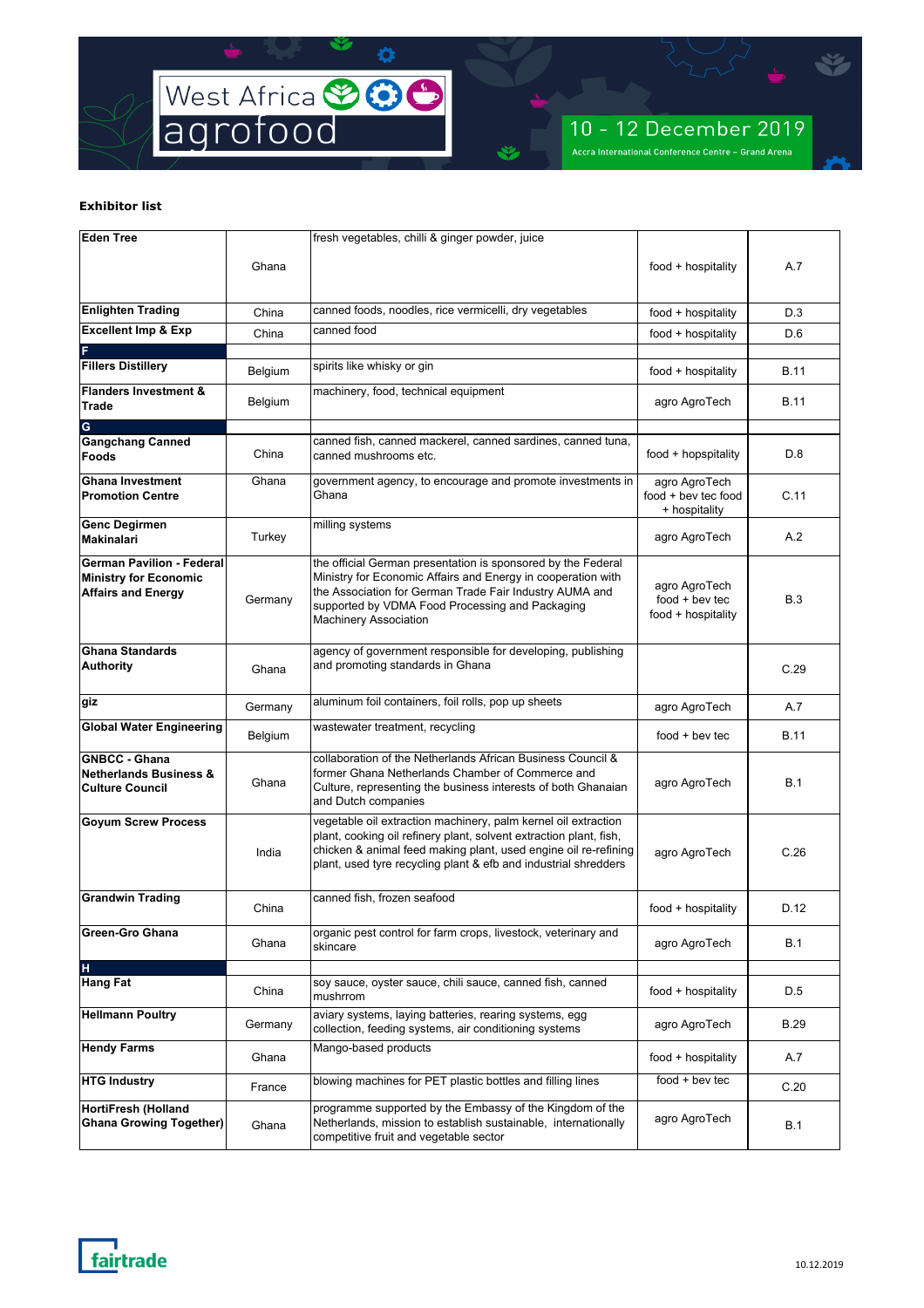

| <b>Ideal Providence Farms</b>                                                                                                         | Ghana                      | organic herbal teas, jams, juices, shea products                                                                                                                      | food + hospitality                                                                | A.7         |
|---------------------------------------------------------------------------------------------------------------------------------------|----------------------------|-----------------------------------------------------------------------------------------------------------------------------------------------------------------------|-----------------------------------------------------------------------------------|-------------|
| Irritec                                                                                                                               | Italy                      | irrigation dripline; irrigation systems; fittings and valves                                                                                                          | agro AgroTech                                                                     | A.6         |
| <b>IWAD Ghana</b>                                                                                                                     | Ghana                      | seed crops such as maize, rice, soybean, cowpea, groundnut,<br>and testing sugarcane varieties                                                                        | agro AgroTech                                                                     | <b>B.1</b>  |
| J<br><b>Jiahe Foods Industry</b>                                                                                                      | China                      | non-dairy, instant coffee and other solid beverages                                                                                                                   | food + hospitality                                                                | C.6         |
| K<br><b>KHS Machines Nigeria</b>                                                                                                      | Nigeria                    | filing and packaging equipment                                                                                                                                        | $food + bev$ tec                                                                  | B.27        |
| Kombi Makina                                                                                                                          | Turkey                     | complete filling lines, water filling lines, turnkey. Blow molding<br>machines, filling machines, labelling machines, packaging<br>machines                           | $food + bev$ tec<br>plast<br>print<br>pack                                        | B.37        |
| Ladin                                                                                                                                 | Turkey                     | organizer of Turkish pavilion                                                                                                                                         | agro AgroTech<br>$food + bev$ tec<br>food + hospitality<br>plast<br>print<br>pack | D.9         |
| M<br><b>Mabroc Teas</b>                                                                                                               | Sri Lanka                  | black tea, green tea, value added tea packs                                                                                                                           | food + hospitality                                                                | D.4         |
| <b>Malaysian Palm Oil</b><br>Council                                                                                                  | Ghana                      | literatures, samples of palm products and promotional items                                                                                                           | food + hospitality                                                                | D.18        |
| <b>MARSA</b>                                                                                                                          | Turkey                     | finished food                                                                                                                                                         | food + hospitality                                                                | D.1         |
| <b>McDaniels Organic Foods</b><br>and Horticultural Services                                                                          | Ghana / The<br>Netherlands | consultant in agronomy and environmental assessment topics,<br>producing oyster mushrooms and production of organic<br>systems of vegetable and herbs                 | agro AgroTech                                                                     | <b>B.1</b>  |
| <b>Meidan Food</b>                                                                                                                    | China                      | biscuits, soda crackers                                                                                                                                               | food + hospitality                                                                | D.14        |
| <b>MOROCCO FOODEX</b><br><b>Établissement Autonome</b><br>de Contrôle et de<br><b>Coordination des</b><br><b>Exportations (EACCE)</b> | Morocco                    | fruits, vegetables, processed food, fisheries                                                                                                                         | food + hospitality<br>agro AgroTech                                               | <b>B.6</b>  |
| <b>Mysilo</b>                                                                                                                         | Turkey                     | galvanised steel grain storage silos, bucket elevator, chain<br>conyeyor, belt conveyor, sweep auger, temprature monitoring<br>systems, dryers, pre- cleaners         | agro AgroTech                                                                     | A.1         |
| <b>The National</b><br><b>Entrepreneurship and</b><br><b>Innovation Programme</b><br>(NEIP)                                           | Ghana                      | flagship policy initiative of the government of Ghana with the<br>primary objective of providing an integrated national support for<br>start-ups and small businesses | agro AgroTech<br>$food + bev$ tec<br>food + hospitality                           | C.22        |
| <b>NOVAVET</b>                                                                                                                        | Portugal                   | distribution of veterinary medicines and livestock products,<br>production of wheat flour                                                                             | agro AgroTech                                                                     | <b>B.21</b> |
| P<br><b>Pall Filtration</b>                                                                                                           | Germany                    | filtration and separation solutions                                                                                                                                   | $food + bev$ tec                                                                  | <b>B.7</b>  |
| <b>PETBOTTLE</b>                                                                                                                      | Poland                     | design of preforms and PET, HDPE and PP containers for<br>every type of application                                                                                   | $food + bev$ tec                                                                  | C.1         |
| Pognaa Foods                                                                                                                          | Ghana                      | peanut butter                                                                                                                                                         | food + hospitality                                                                | A.7         |
| PolySto                                                                                                                               | Belgium                    | hygienic wall protection                                                                                                                                              | food + hospitality<br>agro                                                        | <b>B.11</b> |